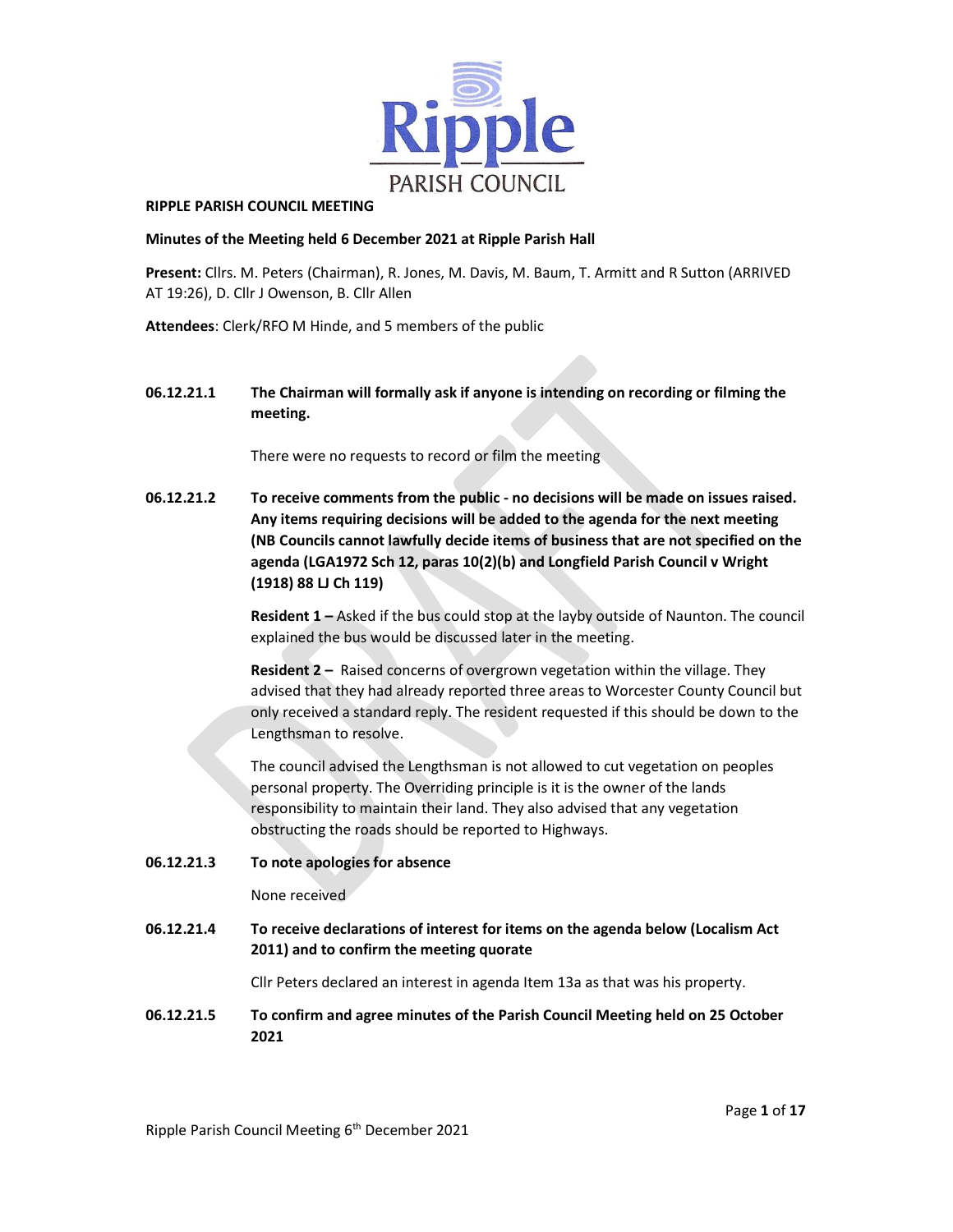

Council APPROVED minutes of the meeting held on 25 October 2021

**Proposed Cllr Cozens Seconded Cllr Davis** 

06.12.21.6 To receive Clerks report and agree actions

The clerk's report was given as per Appendix 1

The Council APPROVED to use Handyman Jim'll Fix It if recommendations could be found. The Clerk advised only one handyman was willing to quote.

The Council APPROVED moving the start of the meeting to 19:15.

#### 06.12.21.7 To receive County Councillors report and agree actions

The County Councillors report was given as per Appendix 2

Council passed on their thanks to Cllr. Allen for all his hard work on the bus.

#### 06.12.21.8 To receive District Councillors Report and agree actions

The District Councillor advised:

 The council passed a motion to respect the covenant on Malvern Hills College. The motion suggested ramping up pressure on Warwickshire College Group to continue to run as an art college. This would mean no decision can be taken on the convenance without coming back to full council.

 Enforcement have reviewed the tail of the soil in Uckinghall and have advised it was planning matter. They have requested that residents are informed that the soil will need to be removed again if the planning application is unsuccessful.

 Council asked what was happening to the Housing Needs Survey? Cllr Owenson advised it was due to come out after Christmas.

#### 06.12.21.9 Finance, all documents circulated prior to the meeting

06.12.21.9a To approve Bank Reconciliation and Budget Monitoring Report Up to 30<sup>th</sup> November

> Council APPROVED Bank Reconciliation and Budget Monitoring Report as per Appendix 3

**Proposed Cllr Jones** Seconded Cllr Cozens

06.12.21.9b To consider and resolve to agree Payment List and payments made since last meeting.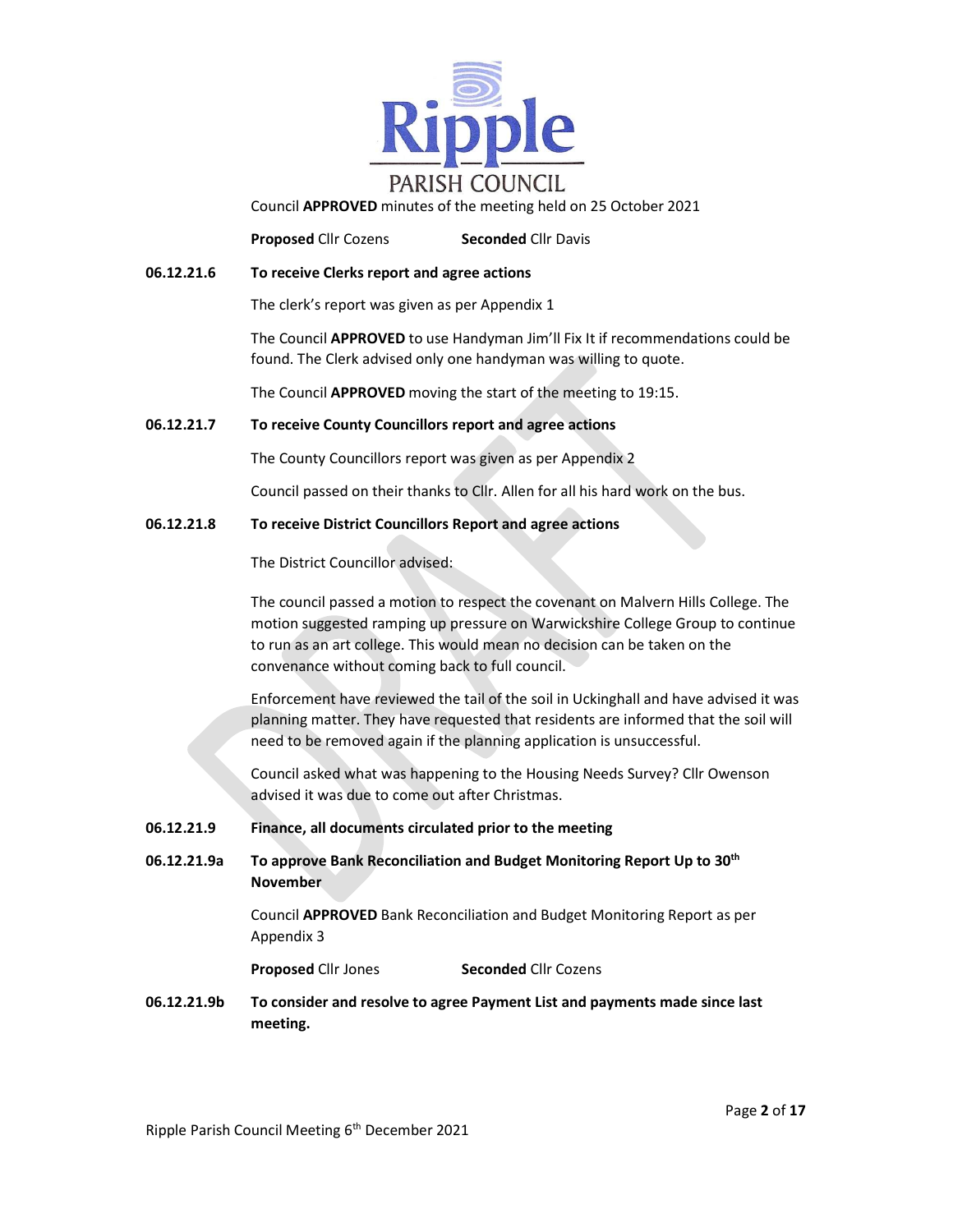

Council APPROVED Payments List totalling £2875.50 as per Appendix 4

Proposed Cllr Baum Seconded Cllr Weyman

#### 06.12.21.10 To consider and resolve to agree 2022/23 budget/precept

Council agreed precept of £23656 which was an increase of 7.5%

Proposed Cllr Baum Seconded Cllr Cozens

#### 06.12.21.11 To consider adopting a publication scheme and agree actions

Council APPROVED the adoption of the publication scheme

Proposed Cllr Baum Seconded Cllr Jones

06.12.21.12 To discuss the bus service and agree actions

 This was covered by C. Cllr Allen earlier in the meeting and the council had nothing further to add.

- 06.12.21.13 To discuss the following planning applications/appeals made since the last meeting and agree actions:
- 06.12.21.13a 21/01976/HP, Thoulds Barn, Uckinghall

The council responded to this under delegated powers and had no objection

06.12.21.13b 21/00563/HP, Yew Tree House, Ryall Road, Holly Green, Upton Upon Severn

This application has been approved by Malvern Hills District Council

06.12.21.13c 21/01589/LB, Elm Tree Cottage, Uckinghall, Tewkesbury

This application was for an upstairs shower room and was approved Malvern Hills District Council

06.12.21.13d 21/01830/LB Manor Barn, Naunton, Upton Upon Severn

This application was to add on an extra room. As the council could not see any of the building from the road they had no objection.

#### 06.12.21.13e 21/01829/HP Manor Barn, Naunton, Upton Upon Severn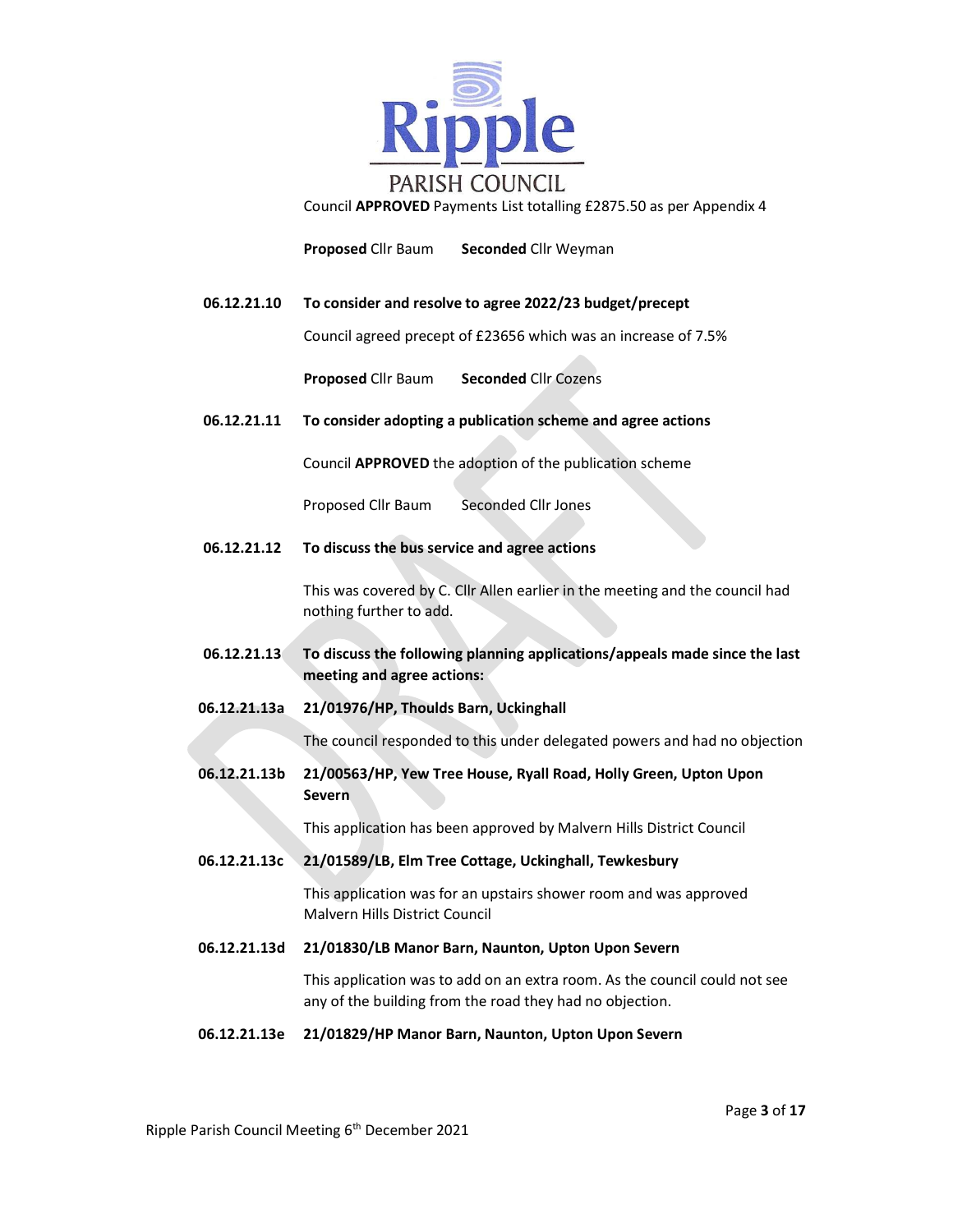

06.12.21.14 To delegate authority to the Clerk in consultation with Councillors by electronic means or telephone, to make decisions on behalf of the Council, where such decisions cannot reasonably be deferred in the event of Covid restrictions on Council Public Meetings. The Clerk will further consult with the Chairman for guidance as necessary

> Council AGREED to delegate authority to the Clerk in the event of Covid restrictions on public meetings.

**Proposed by Clir Cozens Seconded Clir Baum** 

06.12.21.15 To discuss the purchase of a new speed sign in the parish and agree actions

The Council AGREED to purchase a new speed sign and to apply for the Commissioners Community Fund.

06.21.21.16 To review an update on the notice board to be replaced in Ripple

 The council agreed to defer this item to the next council meeting as further Information was required.

06.12.21.17 To discuss footpaths and agree actions

The Chairman advised he was liaising with Worcester County Council and the footpath officer and things are starting to move.

06.12.21.18 To discuss the application for the National Lottery grant to purchase waste bins and agree actions

> The council agreed that Cllr Weyman should proceed with the application for the National Lottery Grant.

 06.12.21.19 To receive agenda items for the next meeting of the council Ripple Noticeboard

> Members of the public, the County Councillor and the District Councillor left the meeting 20:50

#### 06.12.21.20 To carry out Clerk and Responsible Finance Officer probationary review and agree actions, in a confidential session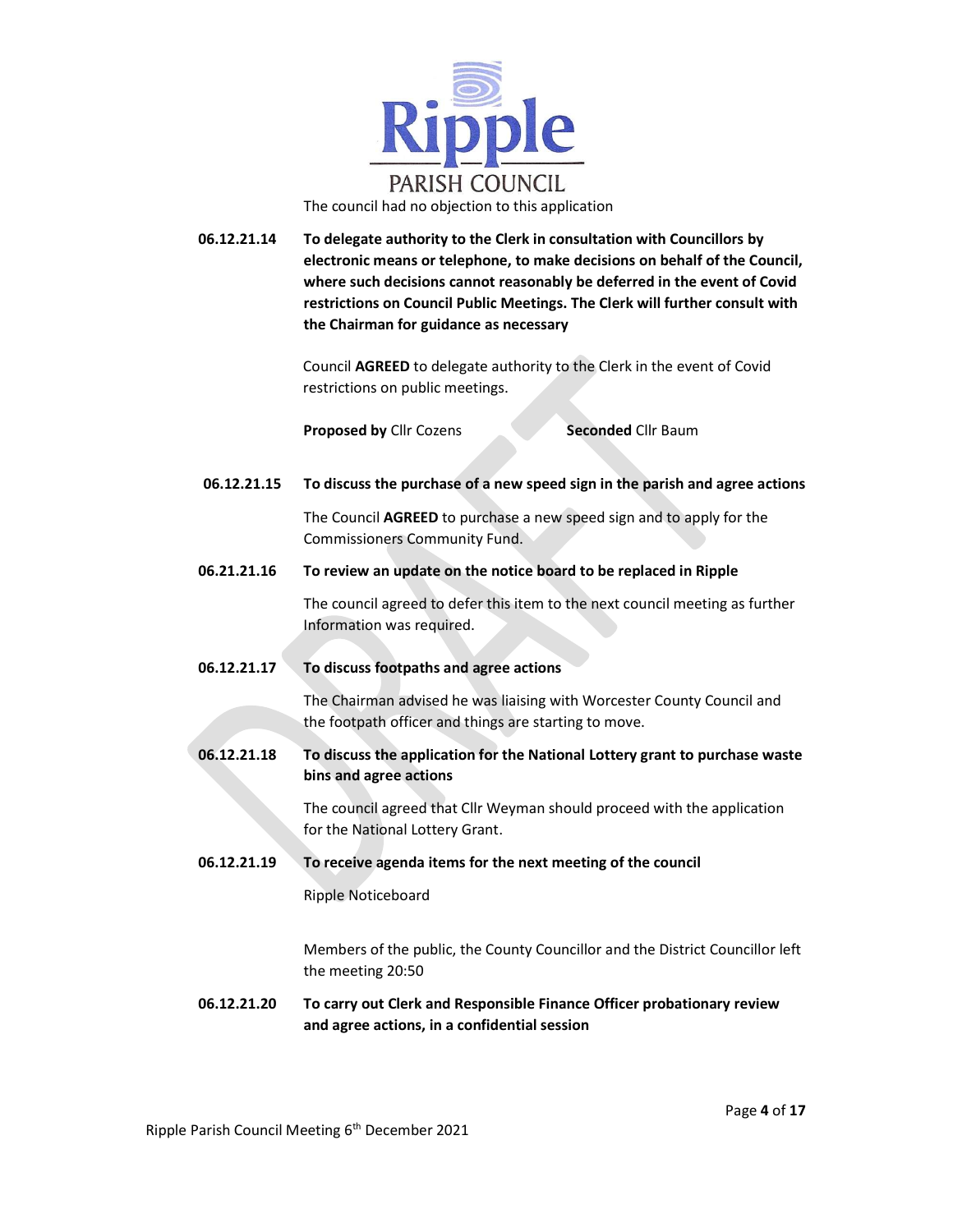

The council confirmed that the Clerk has passed her probationary period and the position was confirmed. Due to passing the CILCA qualification the Clerks salary will be increased from level 18 to 19

#### 06.12.21.21 Date of Next Meeting : Parish Council Meeting 17th January 2022

Meeting Close: 21:09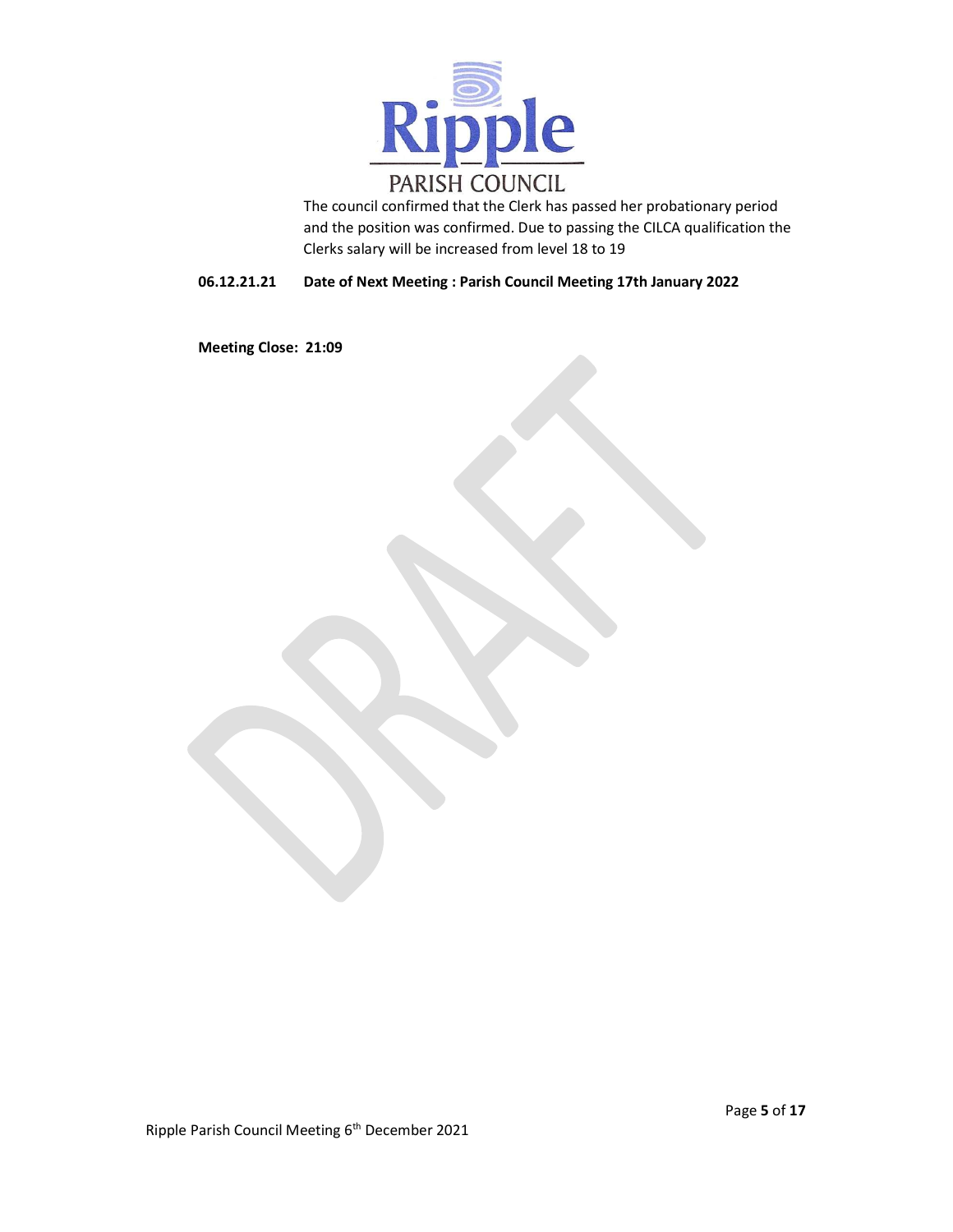

#### Clerks Report 06.12.2021

| <b>CILCA</b>      | This has now been completed and passed                                                                                                                                                                                                                                                                                       |
|-------------------|------------------------------------------------------------------------------------------------------------------------------------------------------------------------------------------------------------------------------------------------------------------------------------------------------------------------------|
| <b>Footpaths</b>  | Broken sign on Ryall Lane footpath has been reported to Worcester County Council -<br>Reference 1166411 and also raised with footpath officer.<br>Footpath Officer has also been asked to replace the circular footpath makers and to<br>Have a look at the badly weathered sign at the opposite end of Ryall Lane Footpath. |
| Lengthsman        | Invoices submitted for 2021 to the lengthsman scheme and still awaiting payment.<br>Total cost submitted = £1930. I have chased this up.                                                                                                                                                                                     |
| <b>VAS</b>        | Requested 3 quotes for VAS signs and chased up but still awaiting their return.                                                                                                                                                                                                                                              |
|                   | <b>Memorial Tree</b> A request has been sent in to pre order a pink perfection 5 foot tree. Currently<br>awaiting a pro forma invoice to pay via bank transfer.                                                                                                                                                              |
| Handyman          | Requested 3 quotes only 1 has been returned and one person has advised they do<br>not want the work. Quote attached.                                                                                                                                                                                                         |
| <b>Defib Pads</b> | Defib pads ordered for the Bluebell have been returned and awaiting the correct<br>ones to come back into stock. The wrong model number was stated on the manual.                                                                                                                                                            |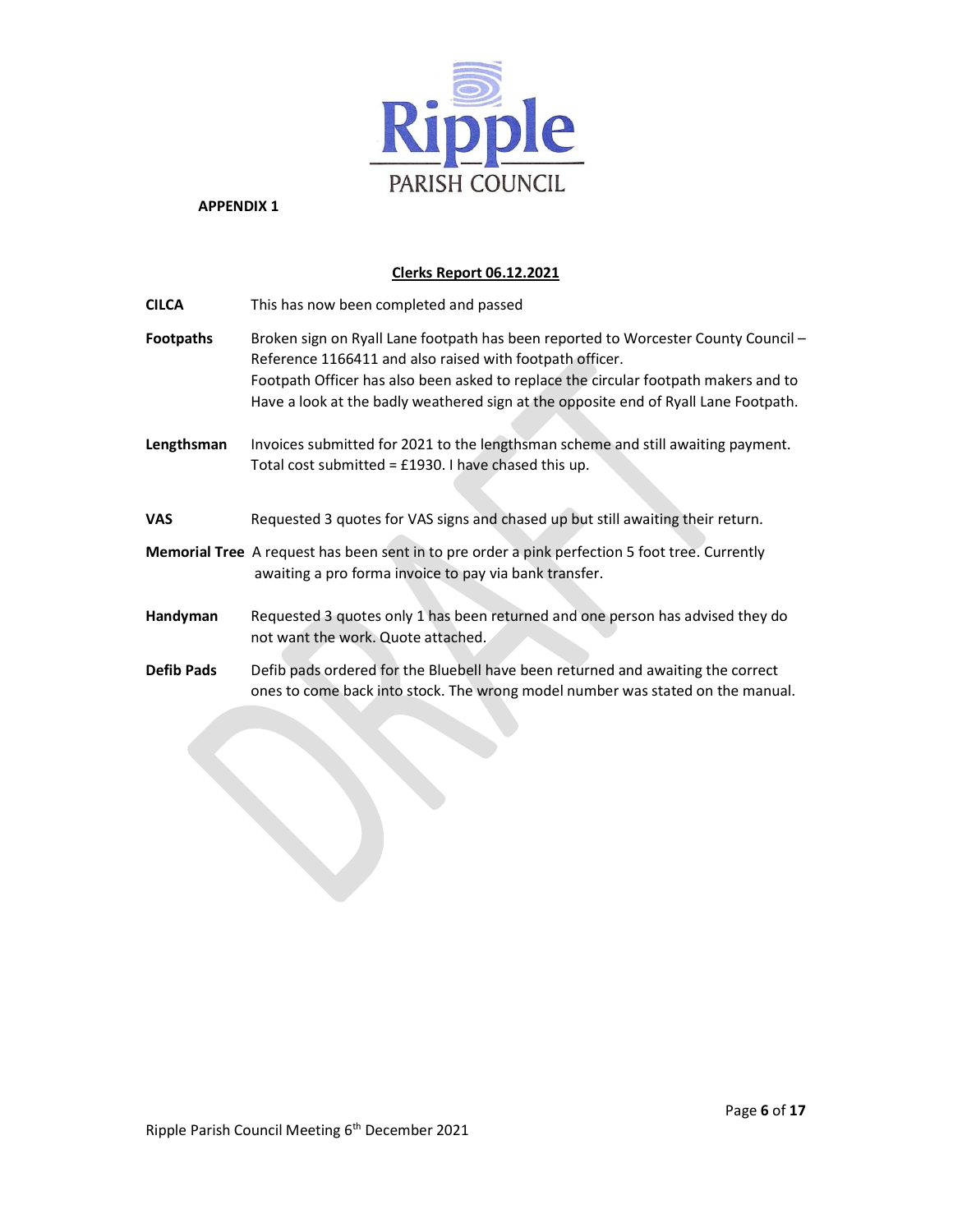

## COUNTY COUNCILLOR MARTIN ALLEN

# REPORT TO RIPPLE PARISH COUNCIL DECEMBER 2021

### FERRY LANE

Having spoken to officers at WCC they have stated that this lane is privately owned.

### A38 ROUNDABOUT

There is a CLG meeting later this week, can I suggest if you have not already done so that you get your questions in to Nick Churchill before that so he has time to get a full answer to you. I had a Teams meeting with him today, so far there have been no questions.

I have chased up the lack of signage at the Blue Bell end of Ryall Road and I have been promised it won't happen again!

### MONUMENT/ART WORK ON THE NEW ROUNDABOUT

I have formally asked Cllr Alan Amos if he would consider a Monument or Work of Art be installed upon the new roundabout. I am still waiting for an answer.

### TREE NEAR THE BRIDGE/BRAMBLES & DIRTY SIGNS

I have again chased Hannah for an update as to the tree near the bridge.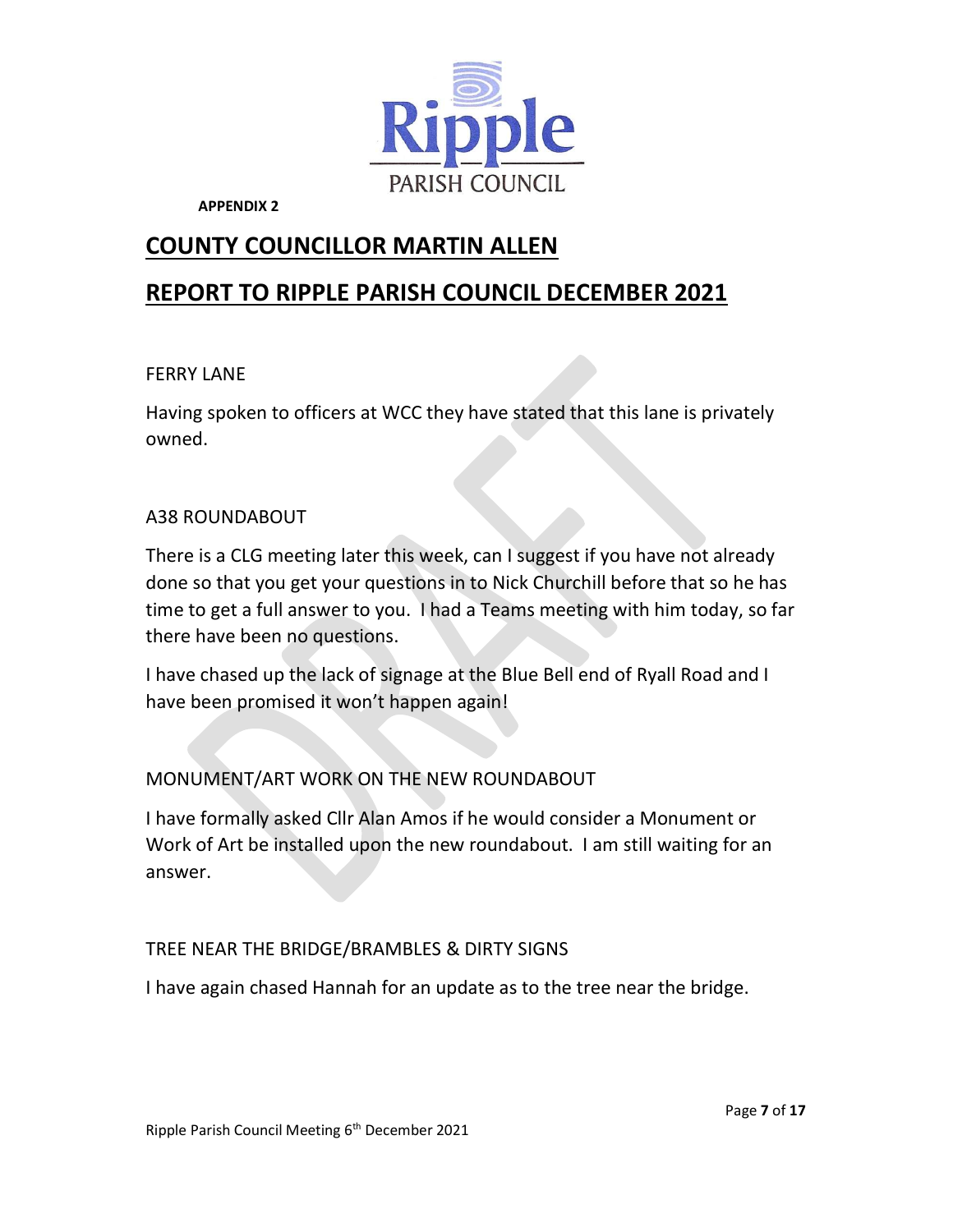

As for the brambles and dirty signs, Highways feel that you have a Lengthsman and

and he should be used for this purpose. Highways cannot identify the owner can the parish council help to identify the individual. It was agreed that I would go back to Highways to get a clear understanding that the Lengthsman can in fact cut back brambles and I would seek assurances as to who indemnifies the Lengthsman and who will cover the cost of the time taken to do the job.

### **DRAINS**

I have reported the Head Wall that is covered over by April House, Station Road, Ripple.

Ref Number 1136976.

I have had a reply that this is not WCC land and the Head Wall is not the responsibility of WCC. I have asked if we can find out who is responsibly for it.

I have spoken to Mr Tyre who says that the WCC workers have in fact cleared the brambles and looked into the chamber and it is running clear. So I propose to now

leave this along.

A4104 TREES 19 RIPPLE, 11 UPTON Ripple agreed to Hedges.

I have been told that the work has been programmed in for the first two weeks on Jan 2022 and that the dead trees will be removed and the live ones left. I have put this in my calendar to check in the 3<sup>rd</sup> week in Jan.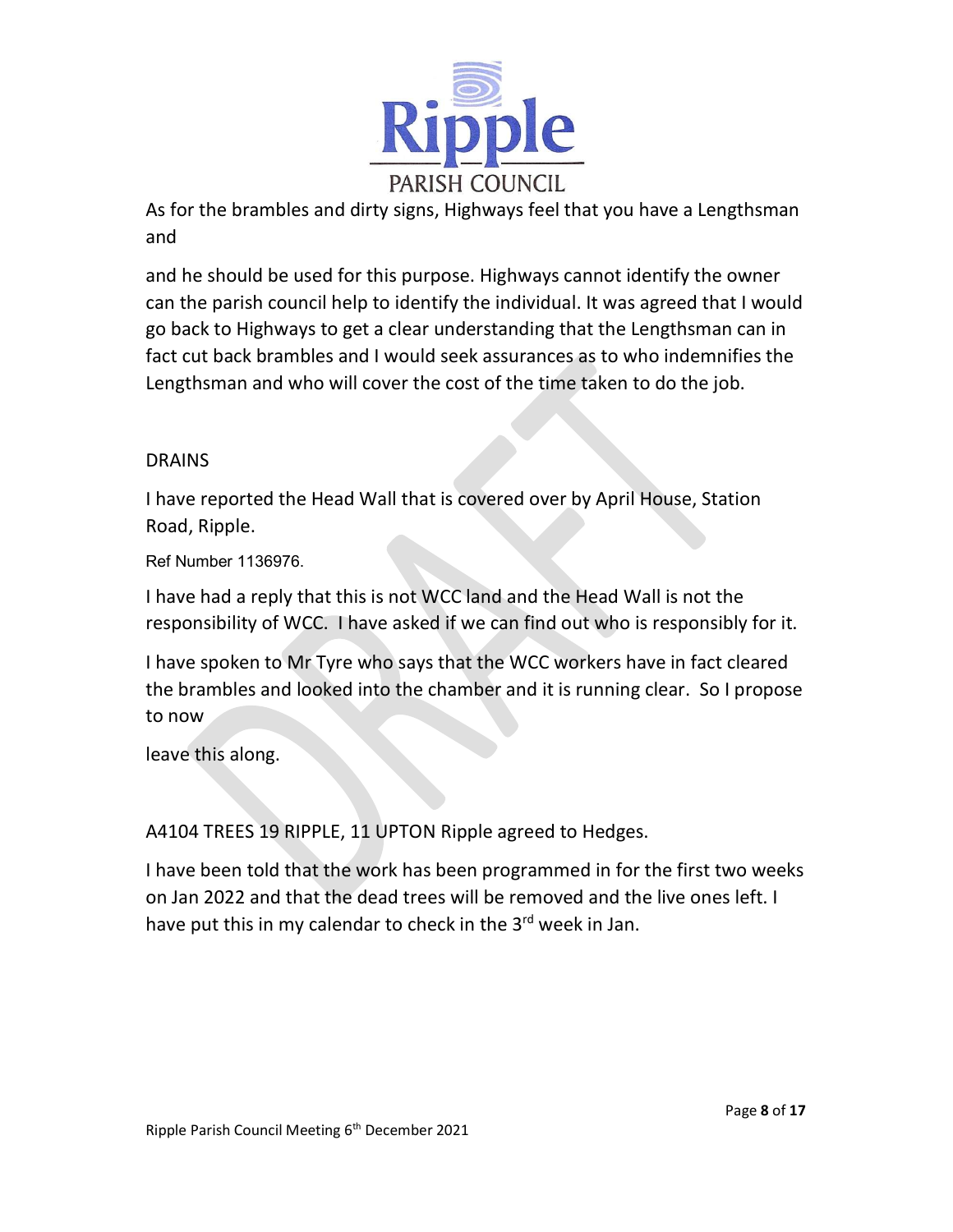

#### **BUSES**

Following my email to the Bridge Magazine I can see that in the November issue they have corrected their error with the timetable.

 The uptake has been poor and the income from each journey is less than will cover the fuel. One of the better days was on 15<sup>th</sup> of November, there were 23 passengers, that includes passengers from Worcester. This generated a revenue of £12.00 outbound to Tewkesbury and £6.60 on the return. I do not know how long First Bus will keep the route running but I expect the routine will end soon. More importantly out of the 23 passengers, there were 9 from Ryall and 3 from Ryall Turn (This includes Uckinghall and Ripple).

I have emailed you about Community Transport and I welcome your thoughts.

On Thursday I am meeting Madeleine Sumner of WCC and Kate Walton who runs the community transport scheme called Community Action. I have the proof that there is a need, without the First Bus trial I would have not been able to prove the need.

It appears that I have provisionally secured funding for the 3 month trial, I should be able to confirm this when we next meet. Clearly nothing is certain until I get the formal acknowledgement.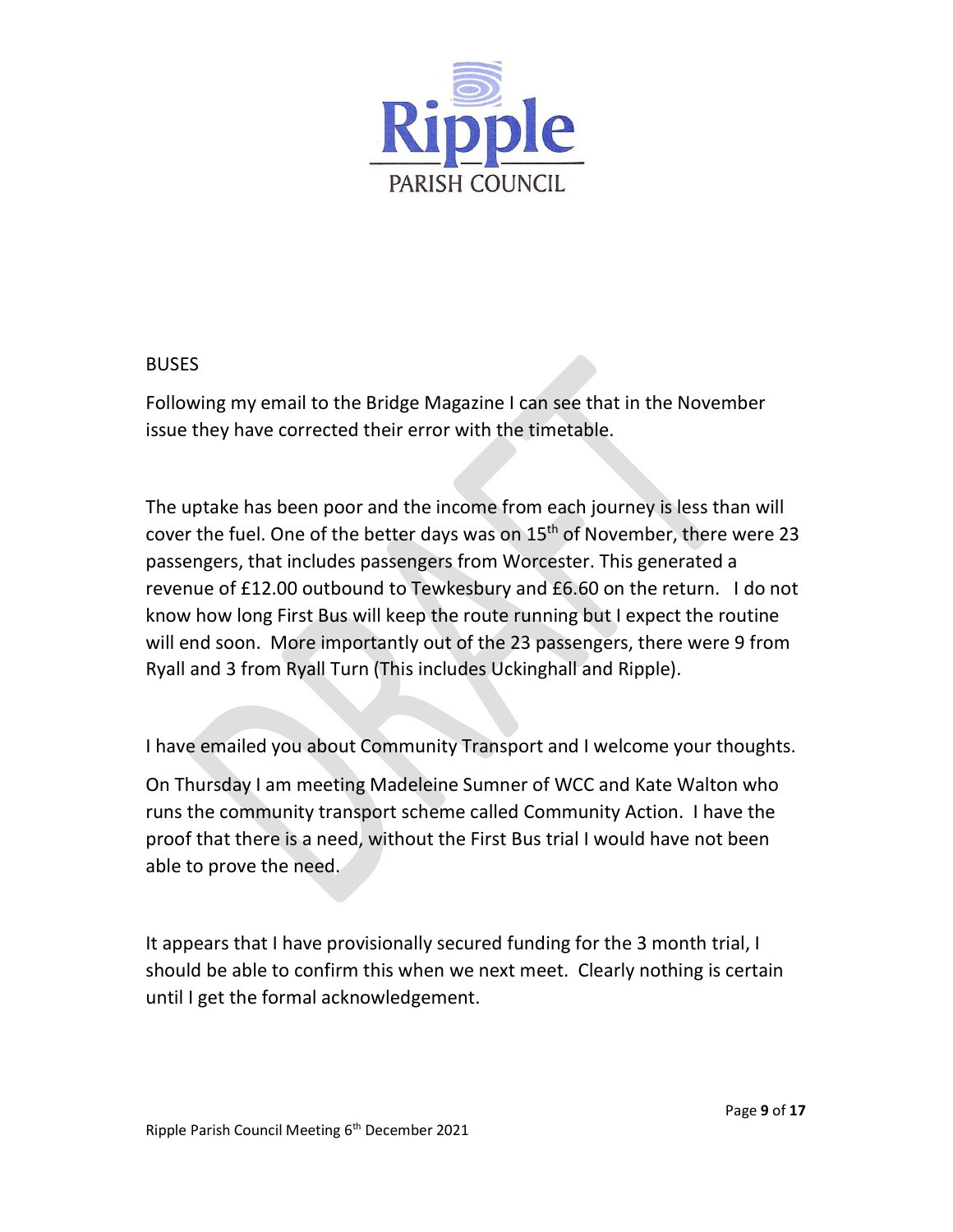

My intention is to provide a minibus service once a week on either a Wednesday or a Saturday from:

A38 Earls Croome, Earls Croome Village Hall, Baughton, Ryall, Uckinghall, Ripple, Cottages on the A38, Naunton, Ripple Turn (Café) to Tewkesbury.

Each journey would need to be prebooked at least 24-hours in advance. I hope that the pass holders will be charged £4.00 return, others £6.00 return. I am pushing for a two hour stay in Tewkesbury.

Once I have had the meeting I will know more and I will let you know the outcome.

### BUS TIMETABLES

In the November full County Council meeting I asked Cllr Alan Amos the Conservative Portfolio Holder for Transport about whose responsibility it is to update and change the timetables at bus stops. He was crystal clear in his response it is the responsibility of the Bus Companies and the Bus Companies alone. I have since spoken to the Operations Manager of First Worcester, who said they may do something in Jan 22.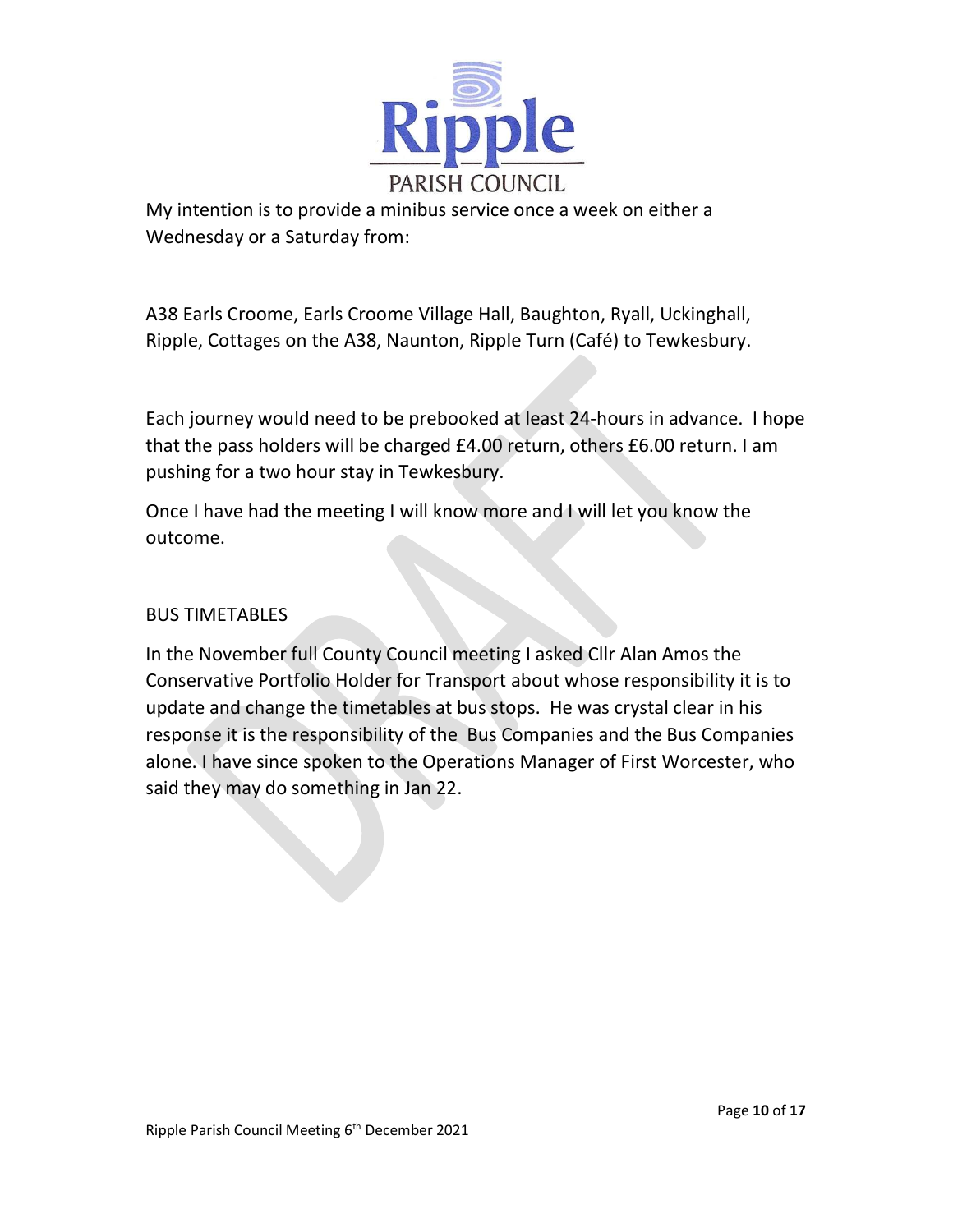

### WORCESTERSHIRE BUS SERVICE IMPROVEMENT PLAN

The department for Transport (DFT) has recently published the National Bus Strategy (NBS) outlining its ambition to improve bus services in England. WCC, as the Local Transport Authority, has decided that it wishes to enter and Enhanced Partnership with Local Operators by the end of March 2022. This decision will have implications for the local bus network in Worcestershire, the majority of which is currently operated on a commercial basis. I will be pushing for our area to not be forgotten.

WCC must create a Bus Service Improvement Plan (BSIP) first so that 86 millions pounds worth of funding can be applied for. If WCC don't do this there will not be any money.

I will update you as more information becomes available.

## CONCERN OVER SPEEDING

Tuesday 09<sup>th</sup> Nov we had a meeting with the APCC Tracy Onslow, the PCC again cancelled. Only I and two other County Councillors attended. I was the only one who had submitted any questions and most of the time was taken up discussing the Ryall Road.

The Police have a problem enforcing the Restricted Access Order. The have to follow a motorist from one end to the other before they can stop them. They are going to have a few days in the next coming months when they will at least stop and question drivers. I understand that this has now happened. It was made clear to me that this matter was not regarded as a high priority by the Police.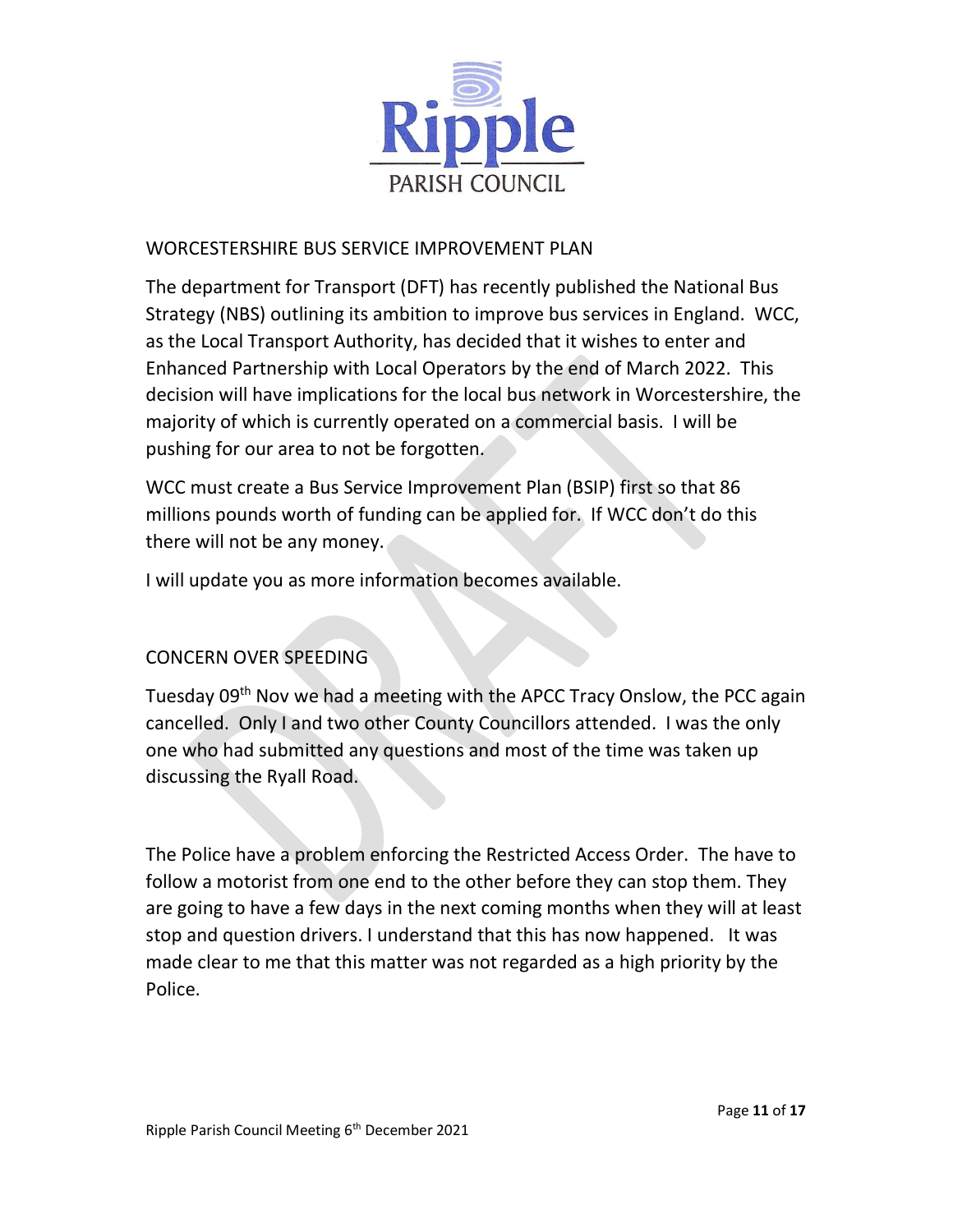

I have also asked about speeding, again they acknowledge there is an issue, but again it's a question of resources. They say they are doing what they can.

I did forwarded you an email from the PCC to you.

### A4104 OVERTAKING ISLANDS LIGHTS

Streetlighting have confirmed that the team went out last Thursday and the reflective arrows are still in place as of today.

The new reflective bollards have been ordered and the team are currently waiting on permitting to grant permission for four-way lights . We have asked permitting to grant as a matter of urgency but with Christmas coming, they may not allow us on the road this side of Christmas. It has been classed as a high priority and the team will continue to drive the network to ensure the arrows are in place until the works have started

The very large bushes on the right hand side as you go into Upton did obstructs the view of oncoming traffic when trying to cross from North to South have been cut back the visibility splays are much improved.

### A4104 CROSSING

I have been promised a report and costings by the end of December. I will then approach Cllr Amos and ask for action.

#### SECTION 106 HIGHWAY FUNDS OUTSTANDING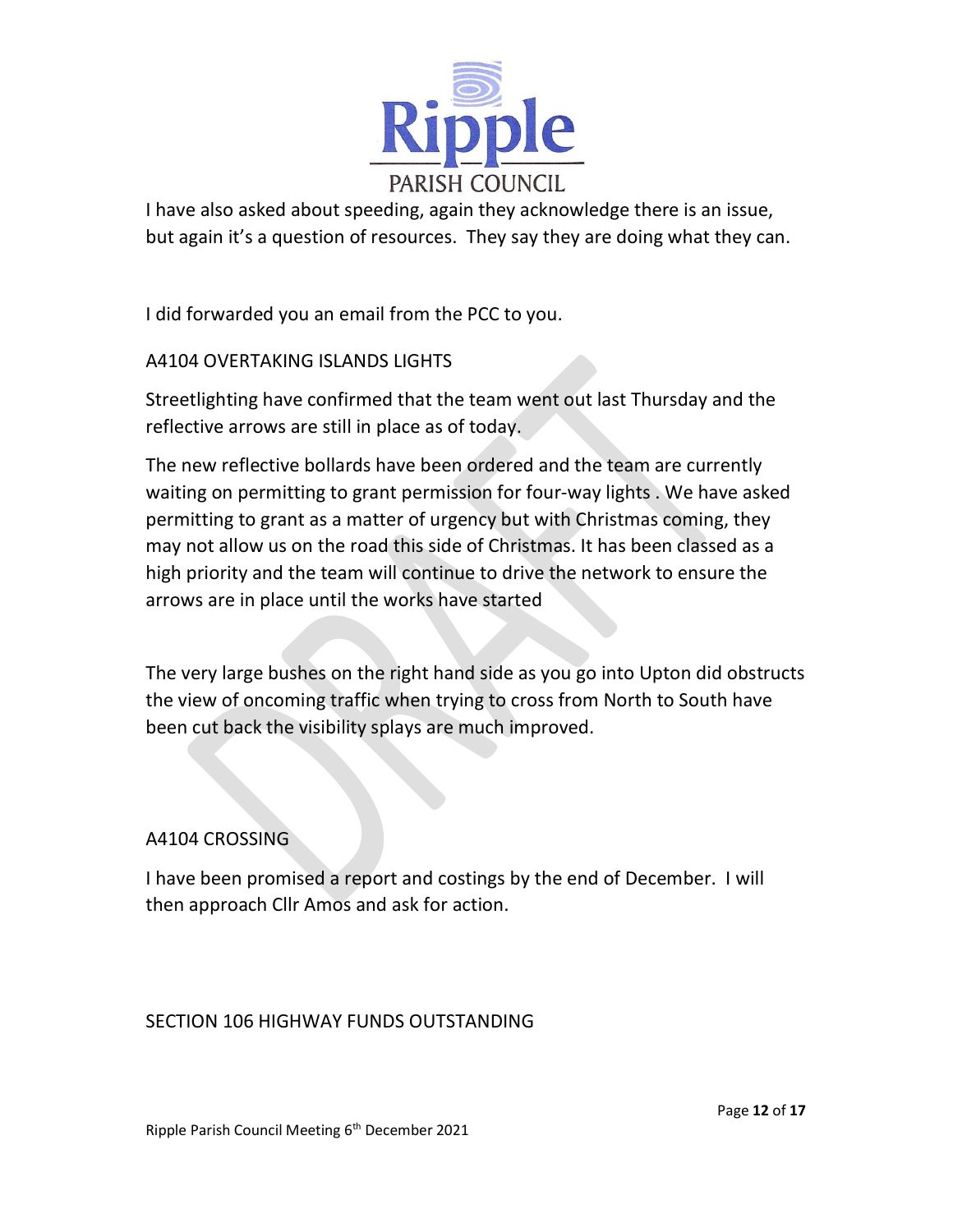

This matter is now in the hands of a senior WCC officer, I have agreed with Rachel that I will give her until January 2022 before approaching her again. She did say that this issue is tied up with other issues between TW and WCC.

I have asked why it has taken so long in sending the invoice and why was no one aware, I have not been given an answer. I may eventually raise this at full council.

### BOW FARM

This has again been delayed in going to the Planning and Regulatory Committee we do not yet have a date when it will appear. I do note that there is now a proposed access onto the A38 so that traffic will not go through Ripple.

### **DEFIBRILLATOR**

I am happy to offer £500.00 of my divisional fund towards the cost of a defibrillator.

What was the outcome. Can I have a formal request.

### WCC QUESTIONS

In September I asked Cllr Amos that once the new roundabout is completed that he would instruct officers to conduct a review of speed limits from the M50 up the A38 to the Ketch Roundabout. He agreed to do so.

This month (November) I asked if he would also instructed officers at the same time to conduct a review of speed limits from Boughton Hill up to and including Tunnel Hill.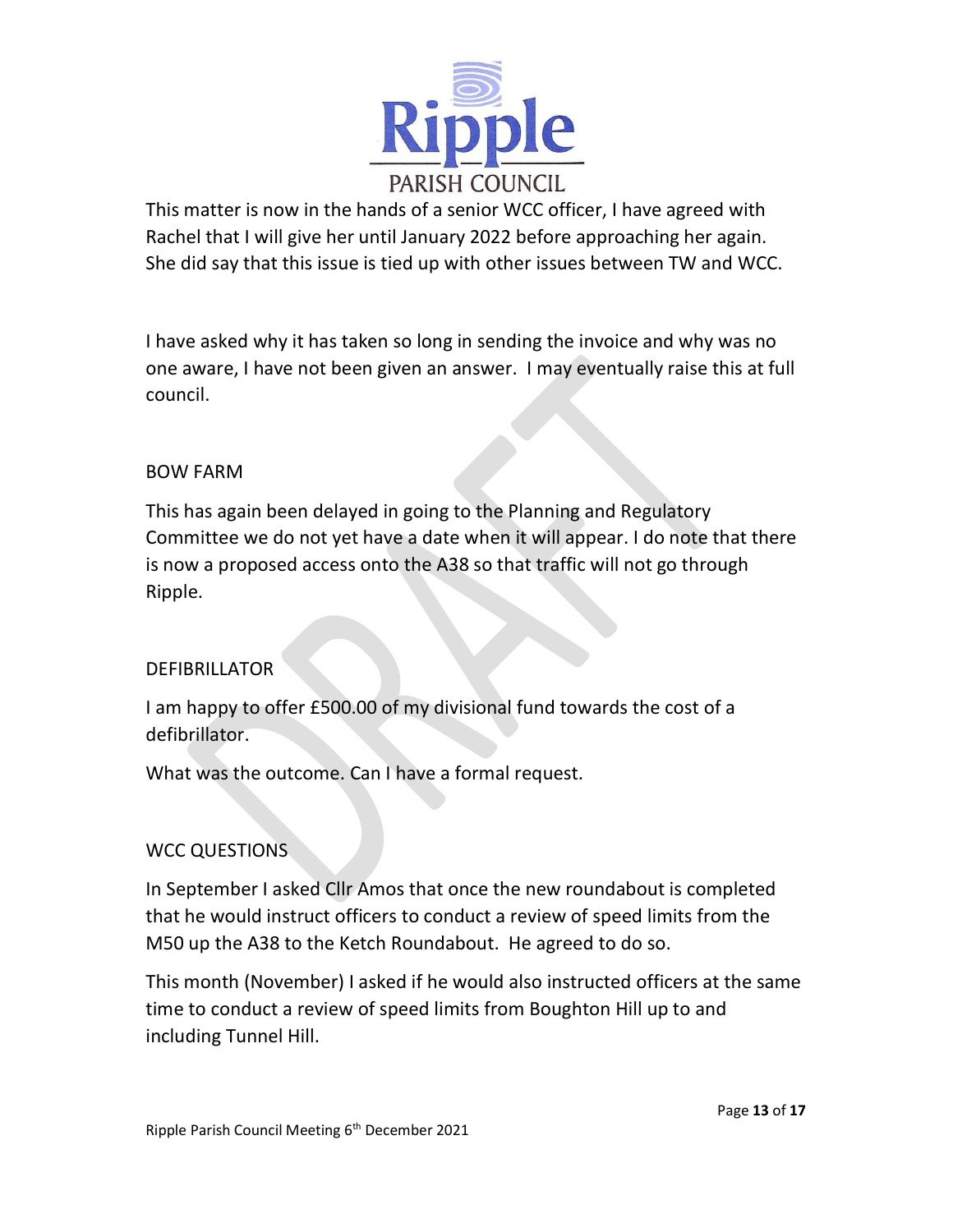

Again he agreed.

### WCC RESOURCES REPORT – REVENUE BUDGET MONITORING

I was concerned to see that WCC have now published the total long-term debt outstanding

as of 31<sup>st</sup> March 2021 is 522.7 million. I does say that this is within plan!

LEVELLING UP FUND

WCC failed in their bid for funds.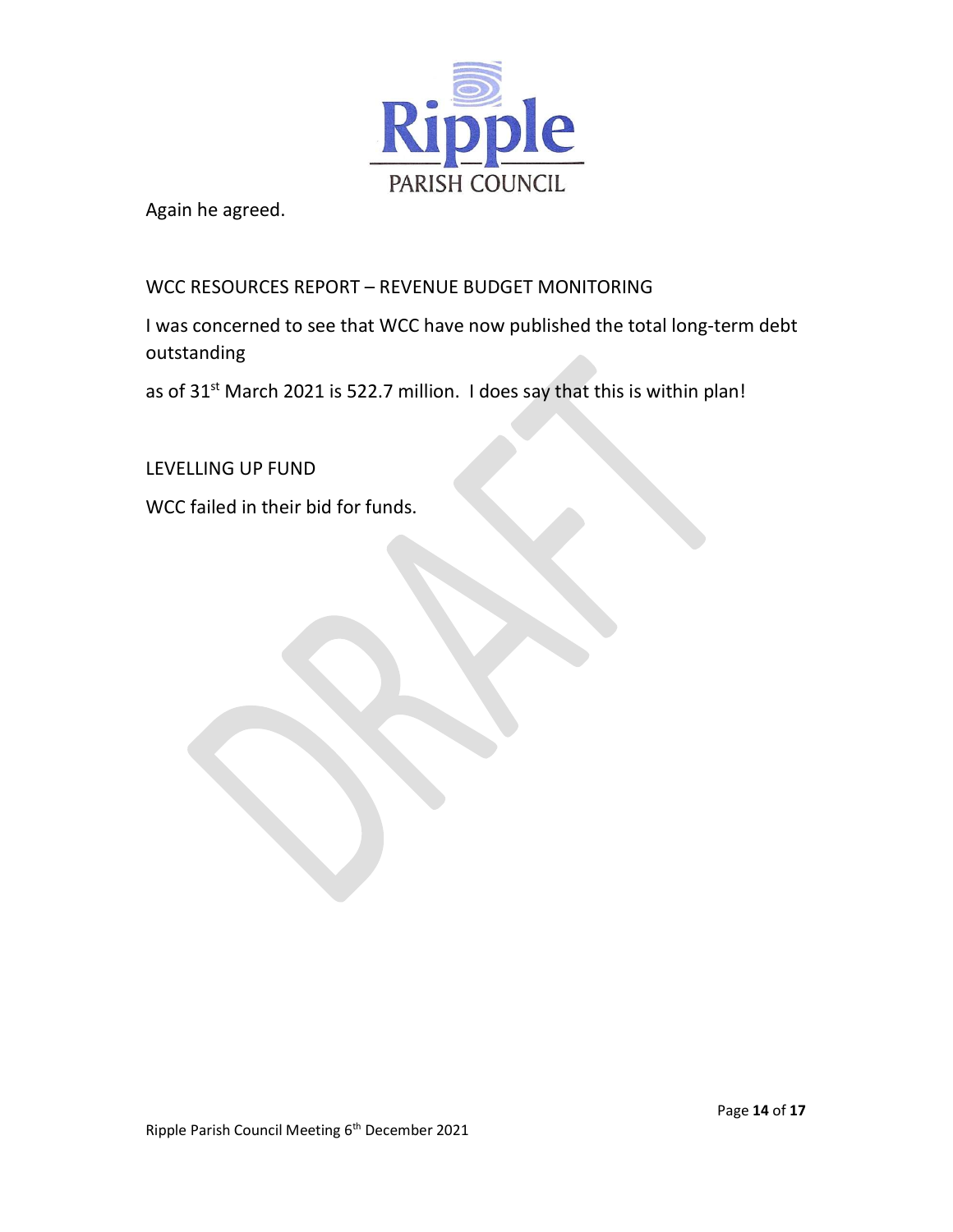

) November 2021 (2021 - 202

|   | Prepared by:                                        | Name and Role (Clerk/RFO etc)            | Date:     |           |
|---|-----------------------------------------------------|------------------------------------------|-----------|-----------|
|   |                                                     |                                          |           |           |
|   | Approved by:                                        |                                          | Date:     |           |
|   |                                                     | Name and Role (RFO/Chair of Finance etc) |           |           |
|   | Bank Reconciliation at 30/11/2021                   |                                          |           |           |
|   | Cash in Hand 01/04/2021                             |                                          |           | 23,794.21 |
|   | <b>ADD</b><br>Receipts 01/04/2021 - 30/11/2021      |                                          |           | 24,696.87 |
|   |                                                     |                                          |           | 48,491.08 |
|   | <b>SUBTRACT</b><br>Payments 01/04/2021 - 30/11/2021 |                                          |           | 19,664.98 |
| A | Cash in Hand 30/11/2021<br>(per Cash Book)          |                                          |           | 28,826.10 |
|   | Cash in hand per Bank Statements                    |                                          |           |           |
|   | Petty Cash                                          | 09/09/2021                               | 0.00      |           |
|   | Deposit Account                                     | 30/11/2021                               | 15.057.11 |           |
|   | <b>Current Account</b>                              | 30/11/2021                               | 13,768.99 |           |
|   |                                                     |                                          |           | 28,826.10 |
|   | Less unpresented payments                           |                                          |           |           |
|   |                                                     |                                          |           | 28,826.10 |
|   | Plus unpresented receipts                           |                                          |           |           |
| в | <b>Adjusted Bank Balance</b>                        |                                          |           | 28,826.10 |
|   | $A = B$ Checks out OK                               |                                          |           |           |
|   |                                                     |                                          |           |           |

**Ripple Parish Council**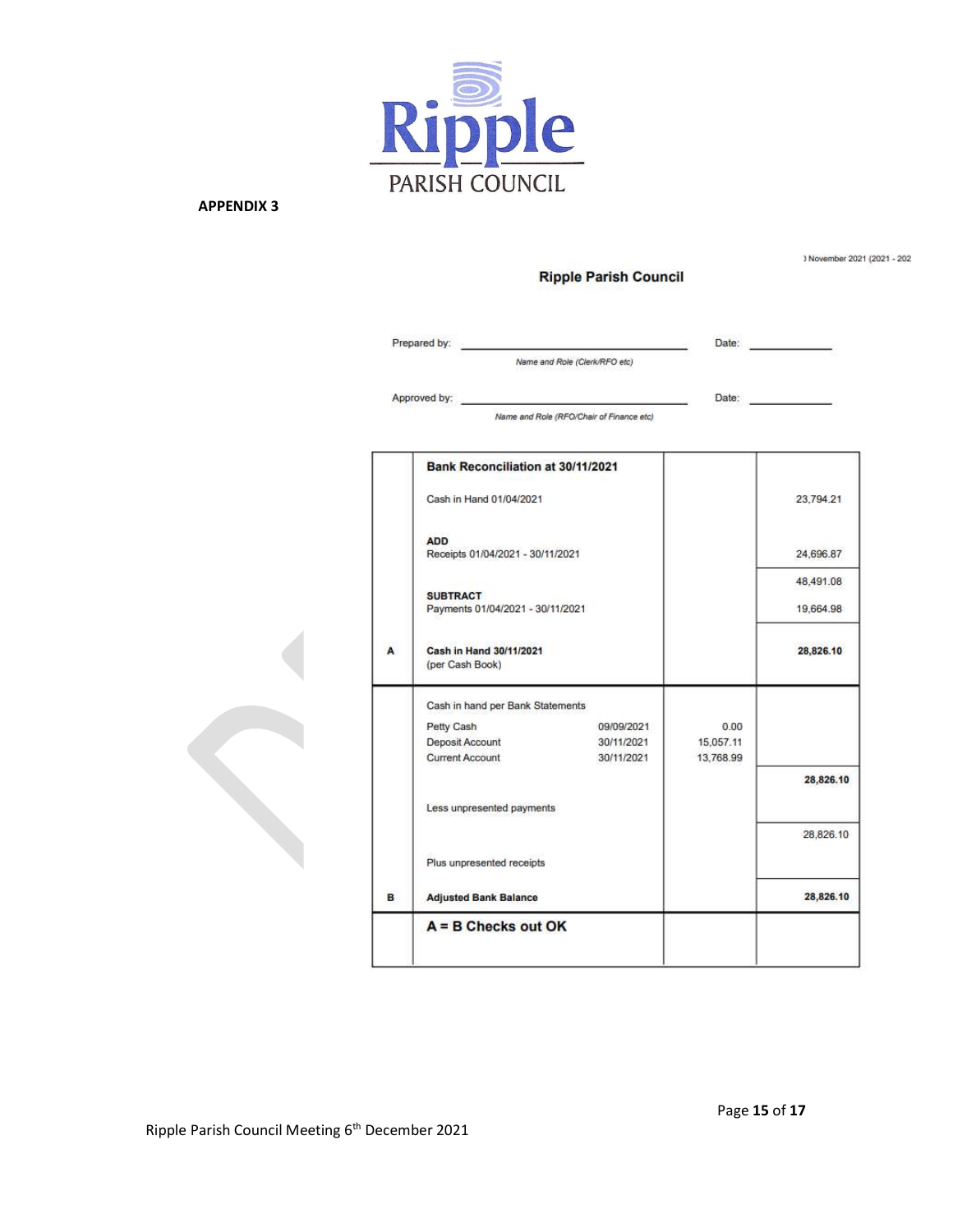

#### **Ripple Parish Council**

Monthly breakdown of Receipts and Payments<br>All Cost Centres and Codes (Between 01/04/2021 and 31/03/2022)

| <b>PAYMENTS</b>         |               |        |          |          |          |        |          |          |        |     |     |     |     |          |          |
|-------------------------|---------------|--------|----------|----------|----------|--------|----------|----------|--------|-----|-----|-----|-----|----------|----------|
|                         | <b>Budget</b> | Apr    | May      | Jun      | Jul      | Aug    | Sep      | Oct      | Nov    | Dec | Jan | Feb | Mar | Total    | Variance |
| <b>Expenditure</b>      |               |        |          |          |          |        |          |          |        |     |     |     |     |          |          |
| Subscriptions           | 1,200.00      | 845.68 |          |          |          |        |          |          |        |     |     |     |     | 845.68   | 354.32   |
| Newsletter/Adverts/Flye | 1,500.00      |        |          |          |          | 100.00 |          |          |        |     |     |     |     | 100.00   | 1,400.00 |
| Donations               | 750.00        |        |          |          |          | 67.48  |          |          |        |     |     |     |     | 67.48    | 682.52   |
| Insurance               | 600.00        |        |          |          |          |        |          | 567.27   |        |     |     |     |     | 567.27   | 32.73    |
| Grass Cutting/Trees     | 5,000.00      | 357.00 | 714.00   |          | 1,785.00 |        | 1,428.00 |          | 714.00 |     |     |     |     | 4,998.00 | 2.00     |
| Lengthsman              | 3,000.00      | 920.00 |          |          |          |        |          | 1,280.00 | 650.00 |     |     |     |     | 2,850.00 | 150.00   |
| Chairmans Allowance     | 100.00        |        |          |          |          |        |          |          |        |     |     |     |     |          | 100.00   |
| Prof Fees/Audit         | 750.00        |        |          |          | 240.00   |        | 200.00   |          |        |     |     |     |     | 440.00   | 310.00   |
| <b>Clerks Expenses</b>  | 500.00        |        |          | 12.60    | 99.74    |        | 6.30     | 26.21    | 47.85  |     |     |     |     | 192,70   | 307.30   |
| <b>Clerks Salary</b>    | 6,250.00      | 539.34 |          | 1,397.92 | 698.96   | 698.96 | 698.96   | 698.96   | 674.96 |     |     |     |     | 5,408.06 | 841.94   |
| Annual Public Meeting   | 750.00        |        |          |          |          |        |          |          |        |     |     |     |     |          | 750.00   |
| Hall Hire               | 250.00        |        |          |          |          |        |          |          |        |     |     |     |     |          | 250.00   |
| Repairs                 | 500.00        |        |          |          |          |        |          |          |        |     |     |     |     |          | 500.00   |
| Vehicle Activated Sign  | 200.00        |        |          |          |          |        |          |          |        |     |     |     |     |          | 200.00   |
| Recreation Ground Refu  | 2,000.00      |        | 1,640.00 |          |          |        |          |          |        |     |     |     |     | 1,640.00 | 360.00   |
| Tree Survey/Maintenand  | 1,500.00      |        |          |          |          |        |          |          |        |     |     |     |     |          | 1,500.00 |
| Website                 | 1,000.00      |        |          |          |          |        |          |          |        |     |     |     |     |          | 1,000.00 |
| Admin/Training          | 1,000.00      |        |          |          |          |        |          |          | 120.30 |     |     |     |     | 120.30   | 879.70   |
| <b>Clerks Equipment</b> | 1,000.00      |        |          | 502.81   | 485.00   |        |          |          |        |     |     |     |     | 987.81   | 12.19    |
| Income                  |               |        |          |          |          |        |          |          |        |     |     |     |     |          |          |
| Precept                 |               |        |          |          |          |        |          |          |        |     |     |     |     |          |          |
| Deposit Account Interes |               |        |          |          |          |        |          |          |        |     |     |     |     |          |          |
| Lengtheman Scheme       |               |        |          |          |          |        |          |          |        |     |     |     |     |          |          |

Grants Donation Grass Cutting Other Income

30 November 2021 (2021 - 2022)